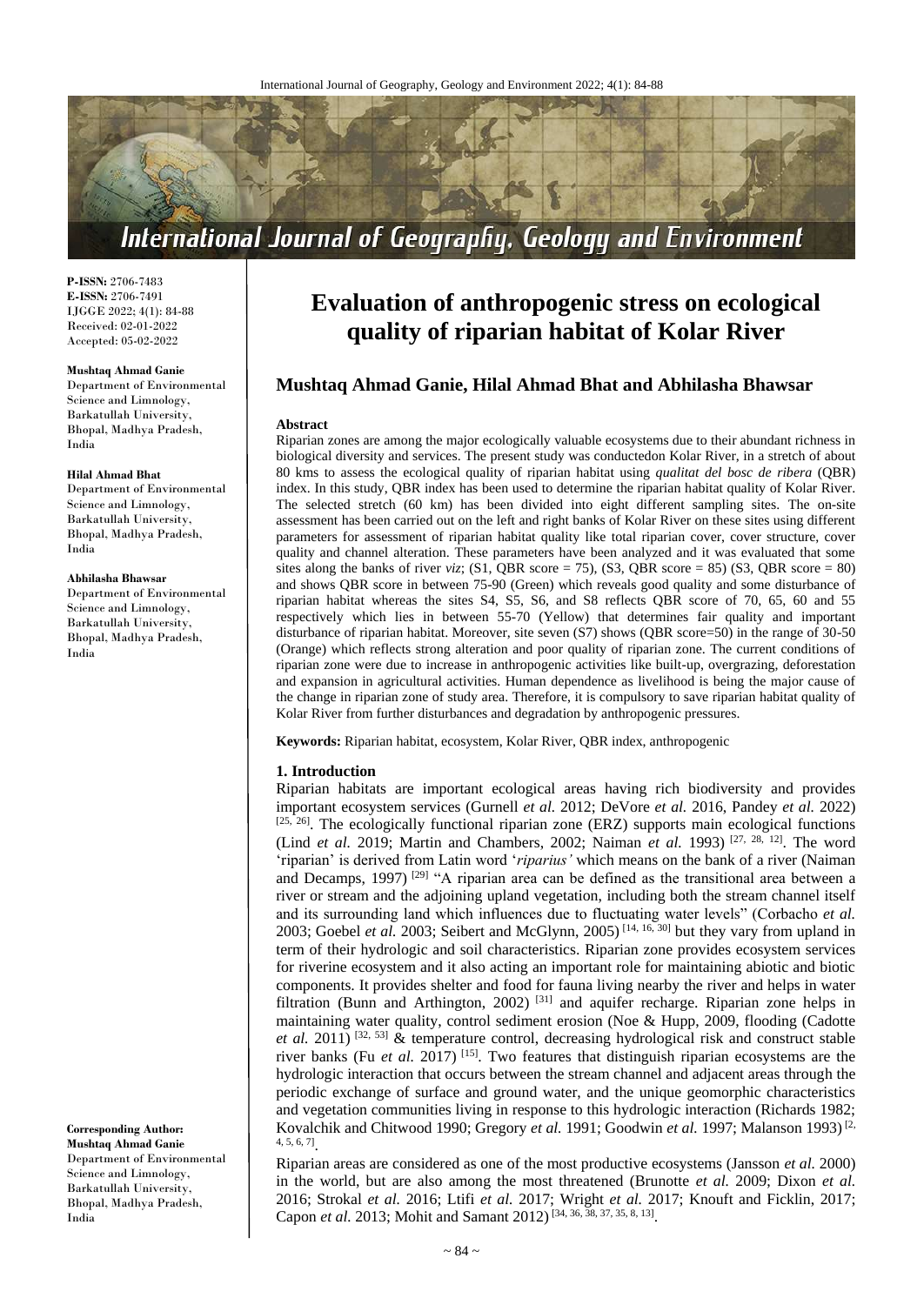Pressures on rivers and riparian zones are expected to increase in the coming decades due to human population growth, land use change, and climate change (Seager *et al.* 2013) [40] heightening the importance of strategic riparian management (Capon *et al.* 2013, Mello *et al.* 2017) [8, 10] . The reduction and alteration of riparian forests have resulted in habitat fragmentation and destruction of habitat of diversity in the river system (Ding *et al.* 2013; Ou *et al.* 2016; Yang *et al.* 2016; Zhang *et al.* 2013; Kuglerover *et al.* 2014)[43, 39, 41, 42, 44] .

Assessment of riparian quality has been globally evaluated from decades by applying different protocols and indices. In this study, QBR index was suitable for the present study area. The QBR index ("*qualitat del bosc de ribera*" or riparian forest quality) is convenient to use field method for evaluation of the habitat quality of riparian forests. This index has been first developed for use in Mediterranean streams in Spain (Munne et al. 2003)<sup>[17]</sup>. This index is based on score and has been divided into four main aspects of the

riparian zone *viz*; total riparian cover, cover structure, cover quality, and channel alteration. Its main focus is to contrast sites, to compare sites, to ideal conditions and to assess the success of restoration of riparian zone/riparian forests (Lakhera *et al.* 2020)<sup>[54]</sup>.

## **1.1 Study Area**

The present study has been carried out on Kolar River of Madhya Pradesh (M.P) of India. Kolar River rises in the Vindhya Range of district Sehore and then flows in a southwesterly direction to meet the Narmada River near Nasrullahganj which lies in the Raisen district of M.P. Its total drainage area of Kolar River is of 1,347 km<sup>2</sup> and has spread across the two districts in M.P. The upper part of the river basin lies at an elevation of 350-600 meters from MSL and much of it is under tropical deciduous forest area. The river debouches into the plains near Jholiapur. The map showing study area is given (Fig. 1).



**Fig 1:** Showing location of sampling sites

## **2. Material and Methods**

The qualitative assessment has been adopted for the analysis of study area. In this context, the study area has been divided into 8 different sampling sites *viz*; Near Reservoir = S1, Near Filtration Plant =  $S2$ , new bridge upper side =  $S3$ , new bridge lower side =S4, Chilkapani = S5, Jabra Malkhar  $=$  S6, Amdoh  $=$  S7 and Near Jholiapur Bridge  $=$  S8 (Fig. 1). In the present investigation, the riparian habitat quality of Kolar River was assessed by using QBR Index Munne *et al.* 2003 [17] (Table 1). The QBR (*"qualitat del bosc de ribera"*  or riparian forest quality) is convenient to apply in field method for assessing ecological quality of riparian habitat. This protocol was developed by F.E.M. (Freshwater Ecology and Management) research group of *Universitatde Barcelona* (Munne *et al.* 2003) [17] . The QBR index is based on four classes of a riparian habitat *viz.,* total riparian cover, cover structure, cover quality and channel alterations. Each category includes several attributes. The scores for each category range from 0 to 25, being 100 the maximum total

score assigned to the highest quality and, representing five classes (Table 1).

Table 1: Quality ranges of riparian habitat as per the QBR Protocol (Munne *et al.* 2003)<sup>[17]</sup>

| <b>Riparian Habitat Quality Class</b> | <b>OBR</b> Score | Colour |
|---------------------------------------|------------------|--------|
| Riparian habitat in natural condition | $>= 95$          | Blue   |
| Some disturbance, good quality        | 75-90            | Green  |
| Disturbance important, fair quality   | $55 - 70$        | Yellow |
| Strong alteration, poor quality       | $30 - 50$        | Orange |
| Extreme degradation, bad quality      | $\leq$ 25        | Red    |

# **3. Result and Discussion**

In the present study, riparian habitat quality of Kolar River was assessed by using QBR index, the parameters like total riparian cover, cover structure, cover quality and channel alteration were observed at all the mentioned sites of Kolar River. The study found well differences in the results from one location to another as shown in the table 2 and figure 2.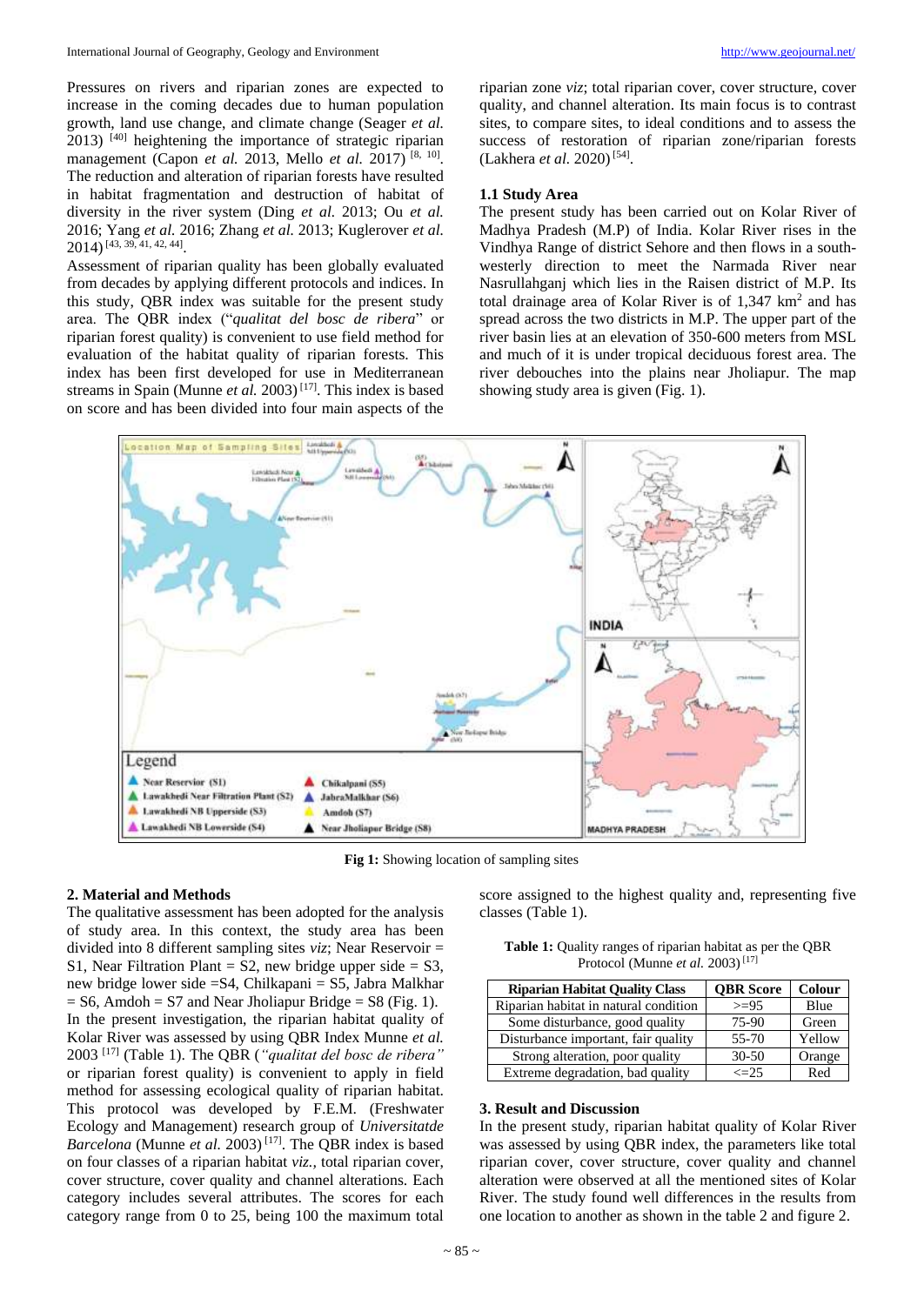| Table 2: Score of Riparian Habitat Quality of Kolar River by Using QBR Index |  |  |
|------------------------------------------------------------------------------|--|--|
|------------------------------------------------------------------------------|--|--|

| <b>Categories</b>                                                                                                                         | <b>Score</b> |                 |                |              |                    |              |              |                    |  |
|-------------------------------------------------------------------------------------------------------------------------------------------|--------------|-----------------|----------------|--------------|--------------------|--------------|--------------|--------------------|--|
|                                                                                                                                           | S1           | S <sub>2</sub>  | S <sub>3</sub> | S4           | S5                 | S6           | S7           | S8                 |  |
| Total riparian cover                                                                                                                      | 25           | 20              | 25             | 25           | 20                 | 15           | 15           | 15                 |  |
| Cover structure                                                                                                                           |              | 20              | 20             | 20           | 15                 | 15           | 10           | 15                 |  |
| Cover quality                                                                                                                             |              |                 |                | 15           |                    | 10           | 10           | 10                 |  |
| Channel alteration                                                                                                                        | 20           |                 | 25             | 20           | 15                 | 20           | 15           | 15                 |  |
| Final score                                                                                                                               | 75           | 70              | 85             | 80           | 65                 | 60           | 50           | 55                 |  |
| Riparian Zone<br>Condition and Quality                                                                                                    | Some         | Disturbance     | Some           | Some         | <b>Disturbance</b> | Disturbance  | Strong       | <b>Disturbance</b> |  |
|                                                                                                                                           | disturbance, | important, fair | disturbance,   | disturbance, | important, fair    | important,   | alteration,  | important,         |  |
|                                                                                                                                           | good quality | quality         | good quality   | good quality | quality            | fair quality | poor quality | fair quality       |  |
| The englysis of riperion zone of $V_{\text{other}}$ Biyer has been earned out on eight sempling sites using $\Omega_{\text{DD}}$ protocol |              |                 |                |              |                    |              |              |                    |  |

The analysis of riparian zone of Kolar River has been carried out on eight sampling sites using QBR protocol.



**Fig 2: OBR** score of riparian habitat quality of selected sites

According to the protocol (QBR index), strong alteration and poor quality of riparian zone was observed on one site (S7), little disturbance and fair quality of riparian zone was found in four sites  $(S2, S5, S6 \& S8)$  with important disturbances and three sites (S1, S3, & S4) were found in good quality and some disturbances were observed in these areas (Figure 3).



**Fig 3:** Final QBR score of riparian habitats at different sampling sites of Kolar River

On inclusive observation of the riparian zone, it has been found that 44% area of riparian zone was of good quality and possess some disturbance whereas, 46% area of riparian zone fall under little disturbance and of fair quality and remaining 10% shows poor quality and strongly altered riparian areas (Fig. 4). According to the study, disturbances on the riparian vegetation occur due to the changes in the land use pattern. Agricultural activities, overgrazing and

deforestation are the main activities observed in the riparian area. The cultivation of crops on the banks of river is responsible for degradation of riparian area. Identical observations were reported in river Narmada using QBR index for assessing riparian zone quality on 25 stations in which, 13 stations fall under bad quality, 7 stations were found in fair quality, 4 stations showed very bad quality while only one station was in good quality of riparian zone (Kumar *et al.* 2019)<sup>[46]</sup>. Tembhare *et al.* (2018)<sup>[21]</sup> assessed the ecological quality of riparian habitat of streams of Narmada River basin using QBR index to evaluate the riparian habitat quality of Barna and Jamner streams during the carried-out study on the left and right banks of the streams. They observed that Barna stream showed fair riparian quality due to the presence of a large number of trees whilst, Jamner stream fall under bad riparian quality due to anthropogenic pressure.

The fifth longest river of China, Songhua River, which showed 60% of the riparian zone, was disturbed by human activities like build-up and farm land contraction (Bolin *et al.* 2017) [47] . Degradation of riparian zone in Kaliyadeh stream the tributary of River Narmada in the central zone was reported by Pandey et al. (2015) <sup>[48]</sup>, the same was observed at Bhahner River by Bahsir *et al.*, (2015)<sup>[49]</sup> and Chandni Nalla by Chaurasia, et al., (2015)<sup>[50]</sup>. Expansion of agriculture practices on the banks of Chandni Nalla was also reported by War et al., (2014) <sup>[51]</sup> which are more responsible for soil erosion and ecological degradation of a stream/River. Poor qualities of riparian zone of River Narmada through the dominance of agricultural activities were also stated by Vyas *et al.*, (2012)<sup>[52]</sup>.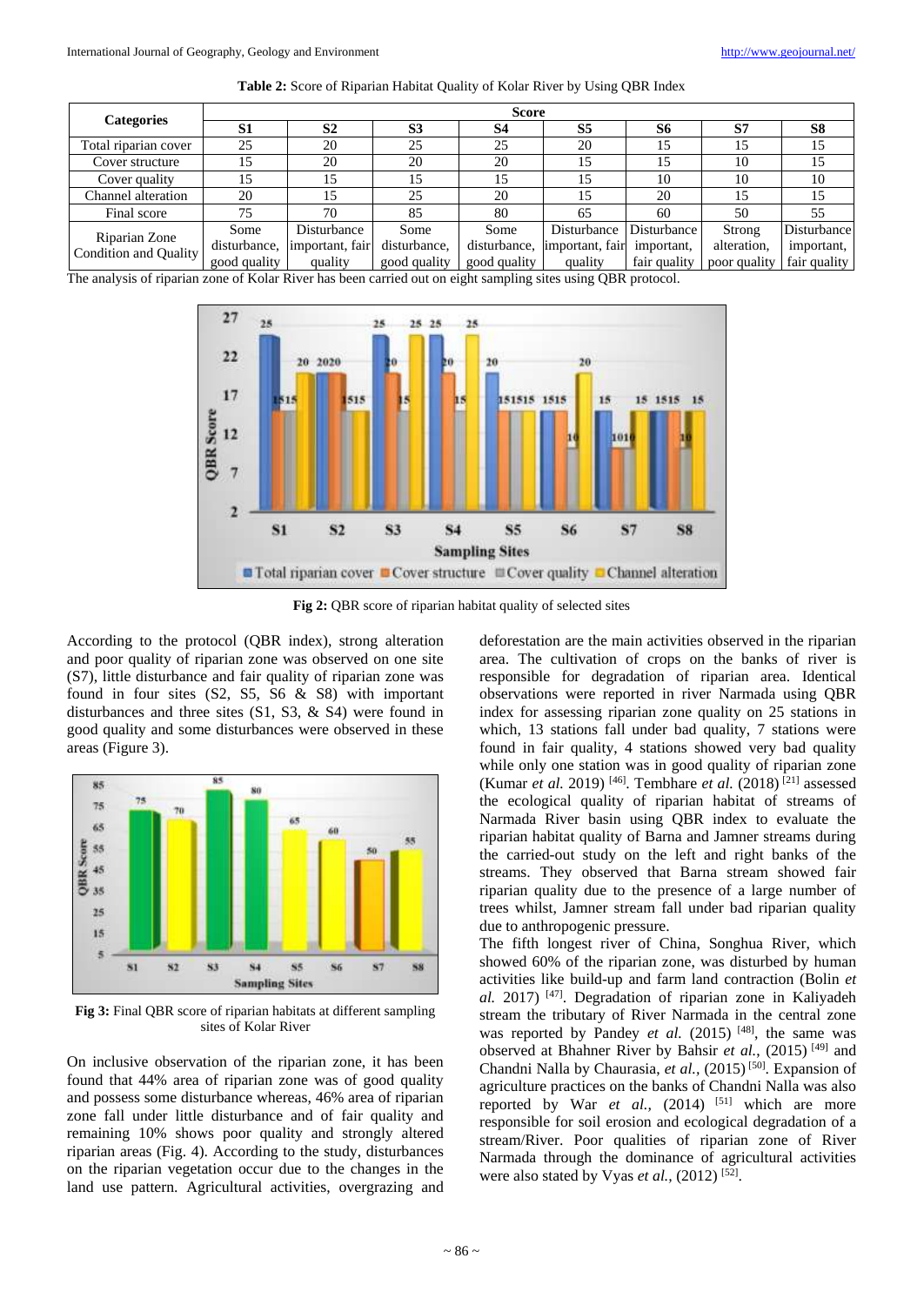

**Fig 4:** Graphical representation of status of riparian quality

# **4. Conclusion**

In this study the riparian habitat quality assessment has been evaluated using QBR index for assessing the different parameters such as total riparian cover, cover structure, cover quality and channel alteration. It was observed that some of the selected locations represent good quality, some locations reflect fair and some signifies poor riparian habitat quality. It has been suggested that the riparian vegetation cover of Kolar River needs improvement and rejuvenation besides plantation. Moreover, this study clearly predicts that the land use pattern and riparian conditions have profound effect in determining riparian habitat quality. So, it becomes compulsory to protect the riparian habitat quality of Kolar River from further disturbances and degradation by anthropogenic pressures. Therefore, government should categorise this area as protected area and give necessary attention for restoration of aesthetic value and well planning for maintain overall quality of Kolar River. Moreover, proper management and policies should be framed for the settlement of human habitation along the buffer zones of the river network which will help in saving the ecology as well as aesthetic value of Kolar River.

## **5. References**

- 1. Williams GP. Bank full discharge of rivers. Water Resources Research. 1978;(14):1141-1154.
- 2. Richards K. Rivers: Form and Process in Alluvial Channels. Methuen and Company, London, England, 1982, 358.
- 3. Harris RE. Occurrence of vegetation on geomorphic surfaces in the active floodplain of a California alluvial stream. American Midland Naturalist. 1987;(118):393- 405.
- 4. Kovalchik BL, Chitwood LA. Use of Geomorphology in the Classification of Riparian Plant Associations in Mountainous Landscapes of Central Oregon, USA. Forest, Ecology and Management. 1990;(33-4):405-18.
- 5. Gregory SV, Swanson FJ, McKee WA, Cummins KW. An ecosystem perspective of riparian zones. Bioscience. 1991;(41):540-551.
- 6. Goodwin CN, Hawkins CP, Kershner JL. Riparian Restoration in the Western United States: Overview and Perspective. Restoration Ecology. 1997;(5):4-14.
- 7. Malanson GP. Riparian Landscapes. Cambridge University Press, New York, NY, 1993.
- 8. Capon SJ, Chambers LE, Nally Mac R, Naiman RJ, Davies P, Marshall N, *et al*. Riparian ecosystems in the 21st century: hotspots for climate change. Ecosystems.

2013;(16):359-381.

- 9. Martinez-Fernandez V, Oorschot M, Van, Smit J, De Gonzalez M, Buijse AD. Modelling feedbacks between geomorphological and riparian vegetation responses under climate change in a Mediterranean context. Earth Surf. Process. Landforms. 2018;(43):1825-1835.
- 10. Mello K, De Randhir TO, Averna R, Alberto C. Riparian restoration for protecting water quality in tropical agricultural watersheds. Ecol. Eng. 2017;(108):514-524.
- 11. Tockner K, Stanford JA. Riverine flood plains: present state and future trends. Environ. Conserv. 2002;(29):308-330.
- 12. Naiman RJ, Decamps H. The ecology of interfaces: riparian zones. Annual Review of Ecology Systematics. 1997;(28):621-658.
- 13. Mohit SA, Samant JS. Impact of land use changes on riparian habitats in Panchganga river system. Proceedings of International Conference, SWDM, 2012, 203-207.
- 14. Corbacho C, Sanchez JM, Costillo E. Patterns of structural complexity and human disturbance of riparian vegetation in agricultural landscapes of a Mediterranean area. Agriculture. Ecosystems and Environment. 2003;(95):495-507.
- 15. Fu B, Li Y, Wang Y, Campbell A, Zhang B, Yin S, *et al*. Evaluation of riparian condition of Songhua River by integration of remote sensing and field measurements. Scientific Reports. 2017;7:2565.
- 16. Goebel PC, Hix DM, Semko-Duncan ME. Identifying reference conditions for riparian areas of Ohio. Special Circular 192. Wooster, OH: Ohio Agricultural Research and Development Centre, 2003.
- 17. Munne A, Prat N, Sola C, Bonada N, Rieradevall M. A simple field method for assessing the ecological quality of riparian habitat in rivers and streams: QBR index. Aquatic Conservation: marine and Freshwater Ecosystems. 2003;(13):147-163.
- 18. Tembhare DA, Renear RB, Mostaghimi S, Lee D. Vegetative filter strips for agricultural nonpoint source pollution control. Transactions of the American Society of Agricultural Engineers. 1989;(32):513-519.
- 19. Quadar J, Bhat MA, Vyas V, Shrivastav P, Bhawsar A. Physical habitat assessment of two pristine and polluted streams of Narmada River basin. Journal of Pharmacy and Biological Science. 2017;12(6):60-63.
- 20. Barbour MT, Gerritsen J, Snyder BD, Stribling JB. Rapid bioassessment protocols for in streams and wadeable rivers. United States Environmental protection agency, Washington, D.C., 1999.
- 21. Tembhare R, Bhawsar A, Vyas V, Bhat MA. Assessing ecological quality of riparian habitat of streams of Narmada River basin using QBR index. International Journal of Applied and Natural Sciences. 2018;7(2):87- 90.
- 22. Stefunkova Z, Neruda M, Vasekova B. Impact Evaluation of Riparian Vegetation on Aquatic Habitat Quality of Rivers. Earth and Environmental Science, 2019, 221.
- 23. Olokeogun OS, Ayanlade A, Popoola OO. Assessment of riparian zone dynamics and its flood-related implications in Eleyele area of Ibadan, Nigeria. Environ. Syst. Res. 2020;9:6.
- 24. Corenblit D, Baas A, Balke T, Bouma T, Fromard F,